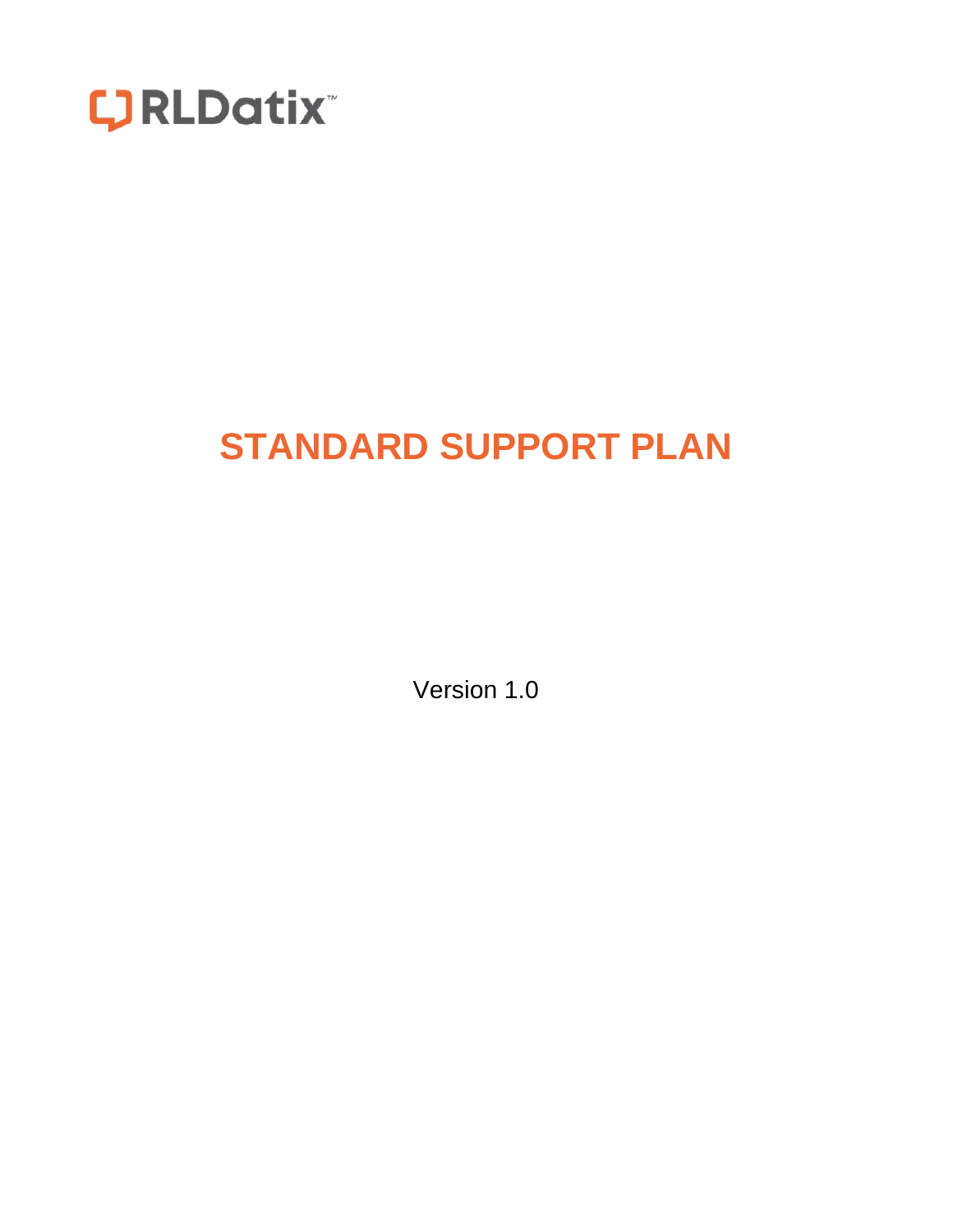# **CONTENTS**

| 1                       |      |  |  |  |  |
|-------------------------|------|--|--|--|--|
| $\overline{c}$          |      |  |  |  |  |
| 3                       |      |  |  |  |  |
| $\overline{\mathbf{4}}$ |      |  |  |  |  |
| 5                       |      |  |  |  |  |
| 6                       |      |  |  |  |  |
| $\overline{7}$          |      |  |  |  |  |
| 8                       |      |  |  |  |  |
| 9                       |      |  |  |  |  |
|                         |      |  |  |  |  |
|                         | 10.1 |  |  |  |  |
|                         | 10.2 |  |  |  |  |
|                         | 10.3 |  |  |  |  |
|                         | 10.4 |  |  |  |  |
|                         | 10.5 |  |  |  |  |
|                         |      |  |  |  |  |
|                         |      |  |  |  |  |
|                         |      |  |  |  |  |
|                         |      |  |  |  |  |
|                         |      |  |  |  |  |
|                         |      |  |  |  |  |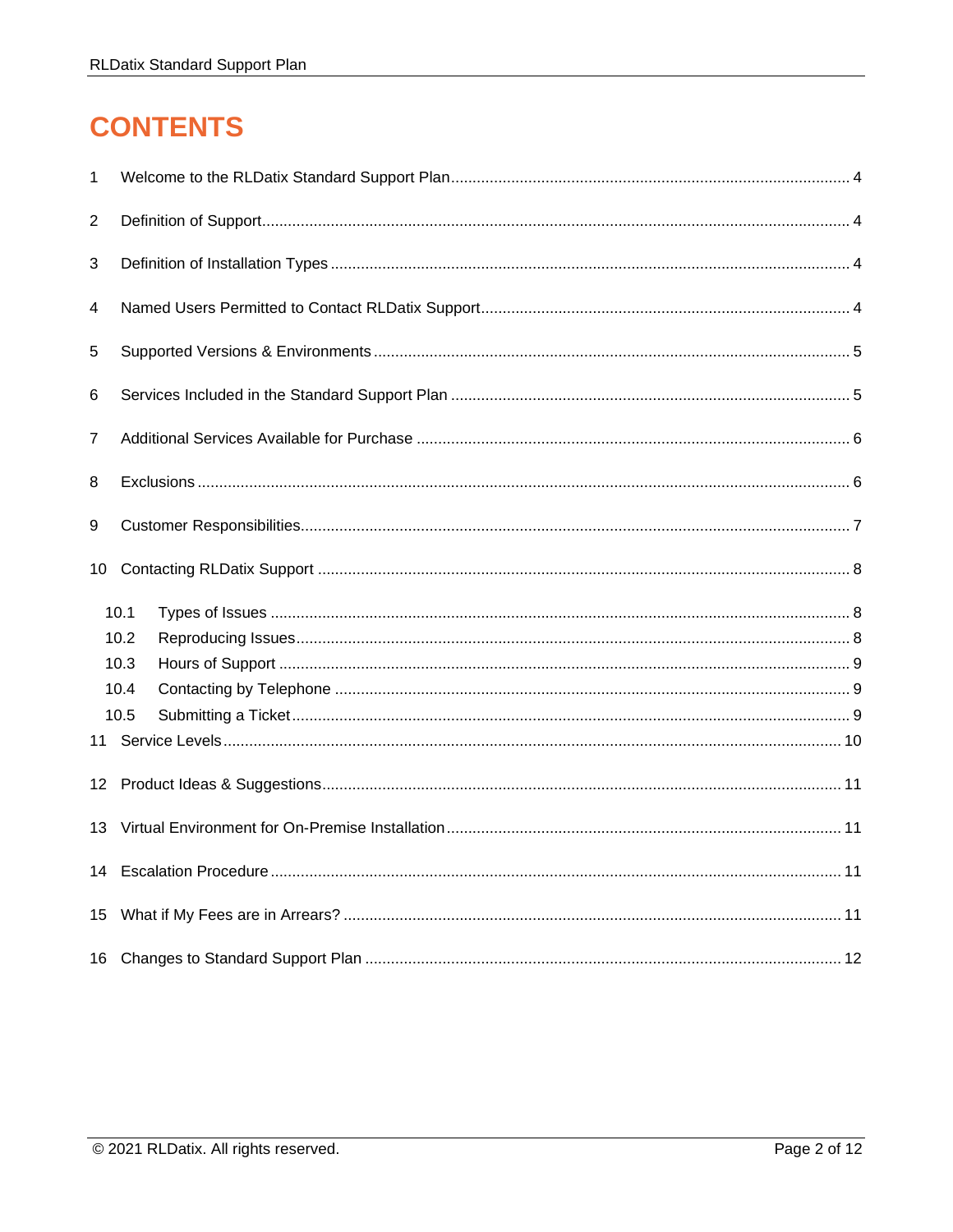## **Version Control**

| Version                            | Date          | Notes. |
|------------------------------------|---------------|--------|
| $\overline{a}$<br>$\cdot$ . $\cup$ | 2021<br>May 1 |        |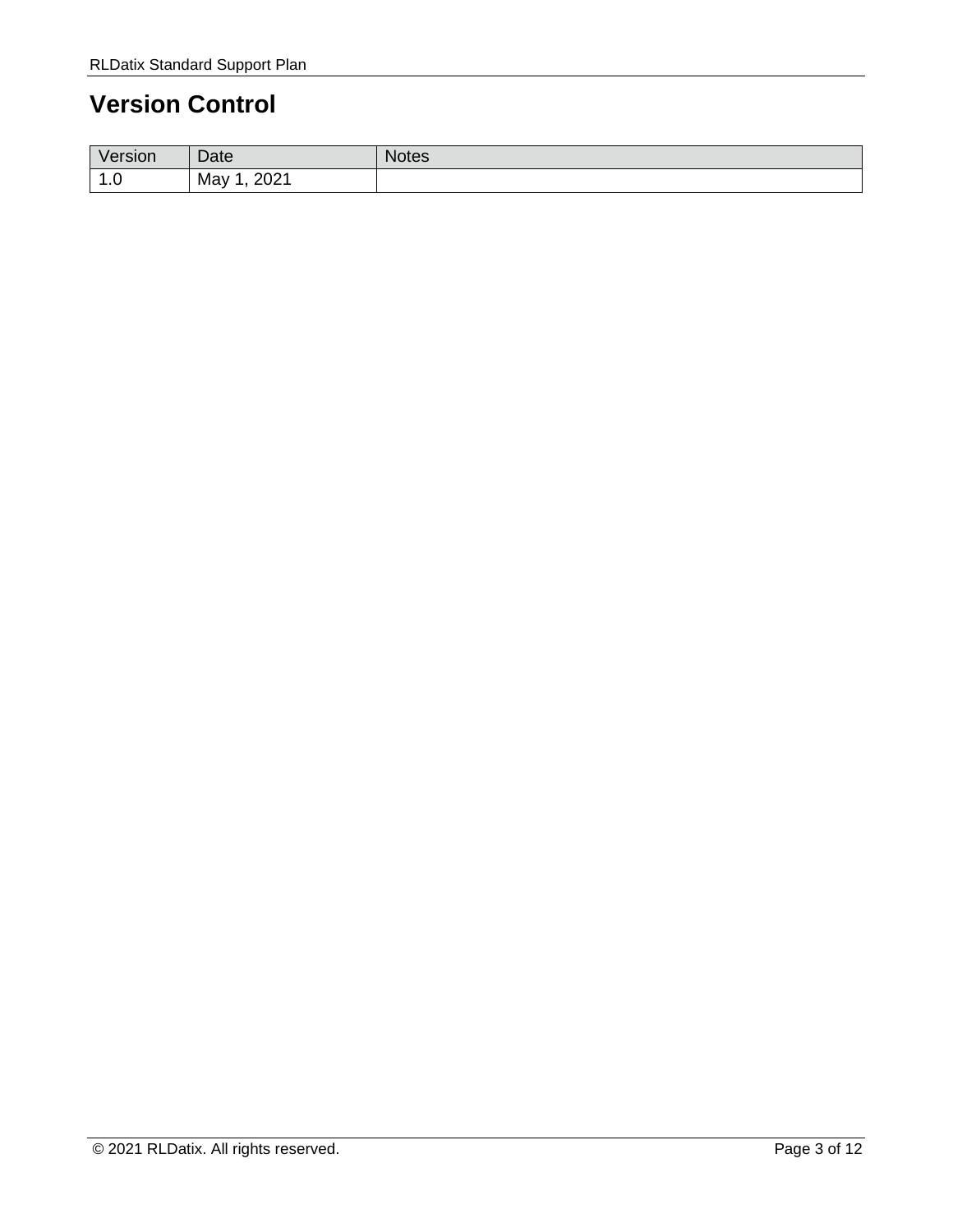## <span id="page-3-0"></span>**1 Welcome to the RLDatix Standard Support Plan**

RLDatix has created this document with the following objectives in mind:

- To outline the scope of support services included in the Standard Support Plan once a customer's software is live and fully operational (post-implementation), provided the customer's account is in good standing.
- To help the customer's named users effectively access RLDatix support services.
- To reflect the Service Levels that form part of the contract between the customer and RLDatix.

<span id="page-3-1"></span>RLDatix is not obligated to provide support for issues caused by use of the software that is not in accordance with the specifications and/or the terms of this Plan.

## **2 Definition of Support**

<span id="page-3-2"></span>Support is defined as technical support or break/fix services that typically include remote troubleshooting and basic usability assistance.

## **3 Definition of Installation Types**

This Plan covers the following types of installation of RLDatix software:

- On-premise: Refers to a customer that has installed the RLDatix software within their own data center, on their own servers. Customer's IT is responsible for all maintenance of the hardware, environments and other systems necessary to run the RLDatix software.
- Hosted: Refers to a customer with a unique instance of their software hosted in the RLDatix data center. RLDatix is responsible for the maintenance of the software and environment. Customer IT still required to maintain systems in the customer environment that interface with the RLDatix software.
- Capped: Refers to an RL6 customer with a hosted installation of only select modules and a limited number of annual hours available for support services, as specified on the Order Form.
- SaaS: SaaS, or Software as a Service, refers to a customer hosted in a cloud environment (e.g. AWS), where RLDatix is responsible for the maintenance of the software and environment. Customer IT is required to maintain systems in the customer environment that interface with the RLDatix software and environment.

### <span id="page-3-3"></span>**4 Named Users Permitted to Contact RLDatix Support**

Named users are those people that are permitted to contact RLDatix Support by phone or ticketing for assistance.

• For customers using RLDatix products where system administration is designated by a license type, the number of named users will equal the number of system administration licenses purchased.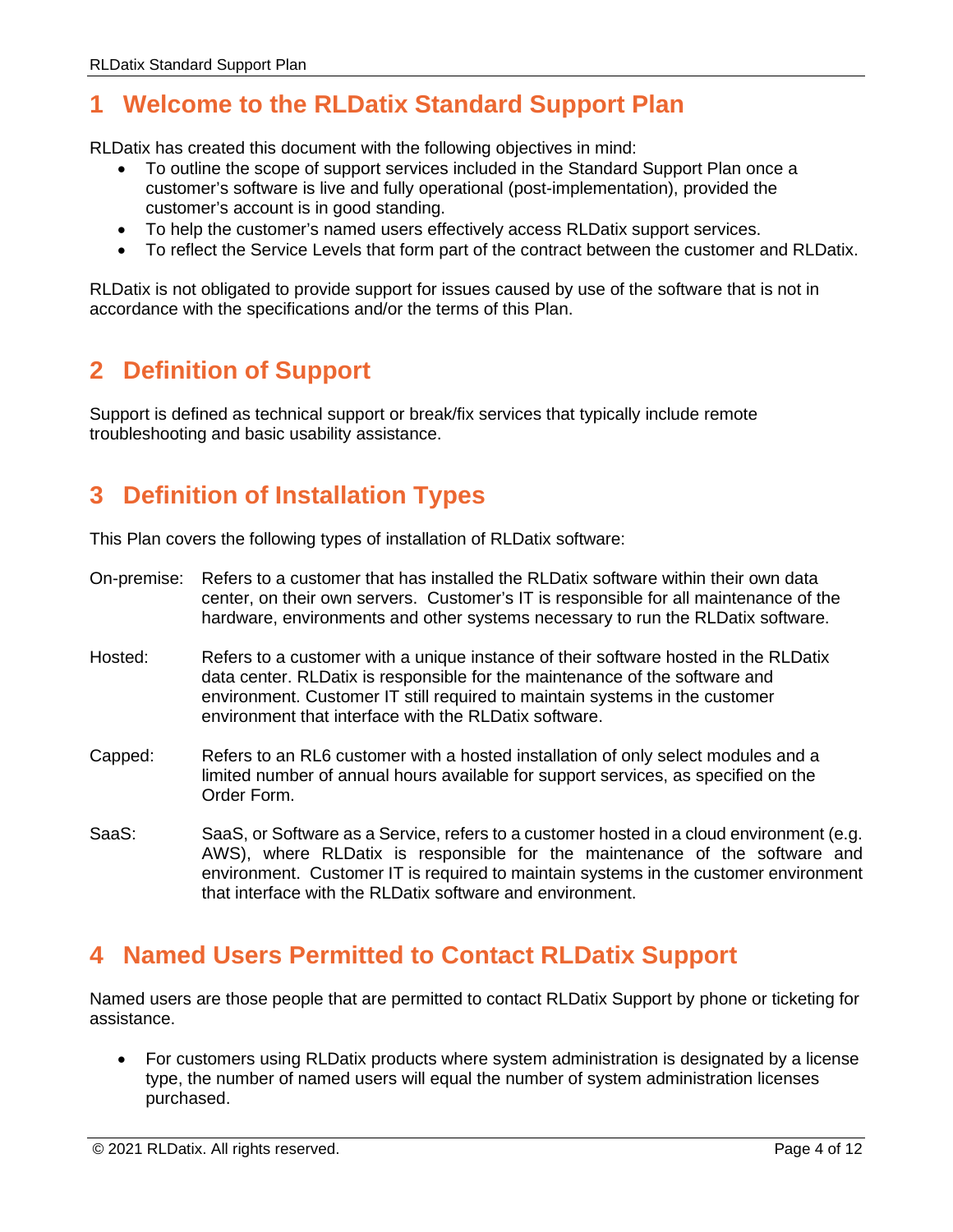• For customers using RLDatix products where system administration is based on permissions and not associated with a license type, the customer may designate up to two (2) named users per site.

Customers may also designate up to five (5) named IT users in addition to the above.

Additional named users must be included on the Order Form.

Front-line staff should use the customer's own internal Help Desk support mechanism.

Named users are required to set up access to RLDatix SupportHUB and to also maintain their user profiles. Named users will receive confirmation of their SupportHUB login credentials within three (3) business days.

## <span id="page-4-0"></span>**5 Supported Versions & Environments**

RLDatix will provide support for the current SaaS version on each release channel, as may be amended from time to time.

For on-premise and hosted installations, RLDatix will provide support for the current version and version(s) within one (1) year of release of the current version, as may be amended from time to time.

RLDatix supports up to two (2) environments, e.g. test/staging and production, as applicable for the particular product suite.

## <span id="page-4-1"></span>**6 Services Included in the Standard Support Plan**

The following services are included in the Standard Support Plan:

- a) Remote and online support to named users related to issues considered as incidents (errors), questions, and service requests.
- b) Access by named users to online support resources available via SupportHUB including:
	- i) Tickets for reporting and tracking support inquiries
	- ii) Knowledgebase for common and known support and troubleshooting guidance
	- iii) Education for access to current materials, guides, lessons and recorded videos.
- c) Access to the RLDatix HUB Community to connect with other customers for the purposes of collaboration and sharing of knowledge and ideas.
- d) Access to content such as case studies, webinars, resource libraries, and whitepapers on industry topics.
- e) Access to new software versions and related orientation materials and/or new release orientation webinars.
- f) Support of interfaces, lookups and integrations purchased from RLDatix.
- g) Exclusive opportunities to participate in RLDatix sponsored events such as user groups, webinars and tradeshow receptions (registration fees may apply).
- h) Submission and voting on product ideas and suggestions.
- i) Other requests for service that are deemed to be within the scope of the Standard Support Plan by RLDatix, as outlined in a regional services catalogue, where applicable.

RLDatix reserves the right to monitor a customer's support usage by tracking the amount of time RLDatix resources spend responding to tickets, questions and inquiries and assisting the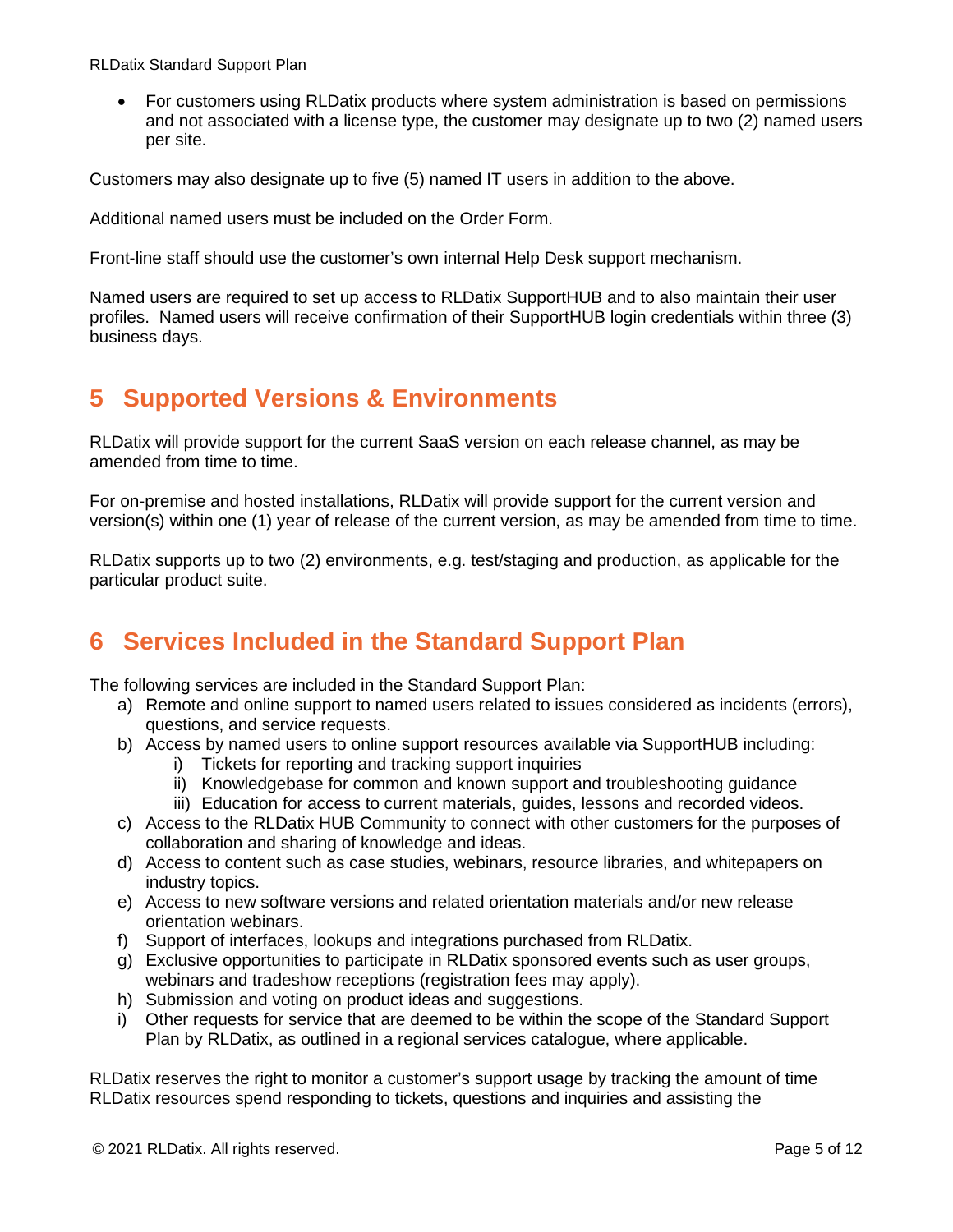<span id="page-5-0"></span>customer. Where that usage is excessive and/or atypical, RLDatix reserves the right to propose alternative service options to address the customer's needs, including potential adjustments to fees.

## **7 Additional Services Available for Purchase**

The following services are offered outside of the Standard Support Plan and may be purchased by the customer:

- a) Premium services and resources associated with higher level Support Plans or other addon services.
- b) Custom training services in lieu of using self-paced online resources and/or other standard training offered by RLDatix from time to time.
- c) Software configuration, forms design and report design assistance deemed to be outside of the scope of support.
- d) Legacy data conversion/migration into the RLDatix system.
- e) Set up, configuration and maintenance of  $3<sup>rd</sup>$  party and data warehouse imports/exports, unless specified on the Order Form.
- f) Support for legacy software environments and data extraction for archive purposes.
- g) Support for more than two (2) environments.
- h) Additional named users.
- i) Technical services for on-premise customers related to installation of new software versions, server migrations, technical consultation and stand-by services when customer is performing their own technical work.
- j) Other service requests where request is deemed by RLDatix to be a chargeable service.
- k) Onsite support services where deemed necessary by RLDatix and customer. Support that requires RLDatix to attend at customer's premises shall be at the customer's expense.

## <span id="page-5-1"></span>**8 Exclusions**

The following items are excluded:

- a) Correction of errors caused by:
	- i) operation of the software in a manner other than that currently specified by RLDatix.
	- ii) modification, revision, variation, translation or alteration of the software not permitted by RLDatix.
	- iii) operation of the software in an environment that does not meet the technical specifications for the applicable software version.
	- iv) operation of the software on an unsupported version at the time of the defect.
	- v) use of the software by a person not permitted by RLDatix
	- vi) support for use of computer programs other than the RLDatix software.
	- vii) failure of the customer to provide suitably qualified and adequately trained operating and programming staff for the operation of the software.
	- viii) modifications to the database structure and/or direct activities within the database (all environments).
	- ix) hardware fault or operating system malfunction.
	- x) customer's failure to comply with this Plan.
	- xi) errors or defects that are the subject of a warranty under another agreement.
	- xii) mobile devices or hardware.
- b) Maintenance of customer equipment or hardware.
- c) Diagnosis or rectification of faults not associated with the software.
- d) Furnishing or maintenance of accessories, attachments, supplies, consumables or associated items, whether or not manufactured or distributed by RLDatix.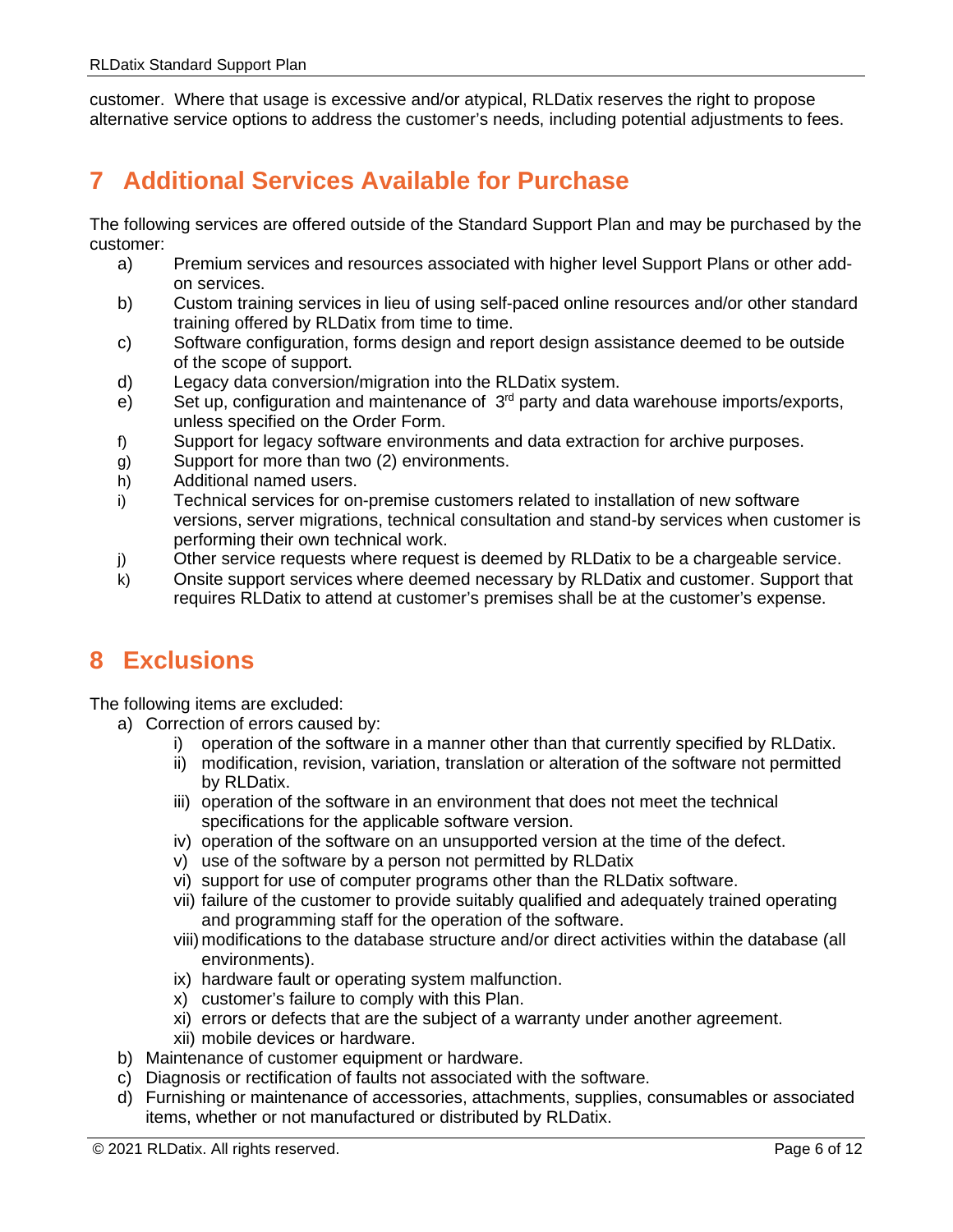- e) Unique customer-specific vendor access requirements such as training of RLDatix resources, reapplying for access, frequent requirements for resetting of accounts, etc. Customers will need to declare their unique requirements and RLDatix will assess if acceptable within the scope of support services.
- f) Completion of customer-specific documents such as vendor security questionnaires required after purchase. RLDatix provides a standard security assessment reference document that a customer can use to support and complete their unique questionnaire.
- g) Development of custom database queries and triggers.

If an error is confirmed to be due to any of the above factors, or other act of commission or omission of the customer, RLDatix reserves the right to deny support and/or bill the customer at the then current hourly rate for all effort in identifying, investigating and troubleshooting the error.

## <span id="page-6-0"></span>**9 Customer Responsibilities**

As a partner in supporting the RLDatix software, the customer is responsible for the following:

- a) Compliance to the Standard Support Plan.
- b) Staying current with the supported software version as outlined in Section 5 and the applicable RLDatix specifications. For customers with an On-Premise installation, this includes performing their own software updates where RLDatix has assessed this to be possible based on the specifications and capabilities of the update tool and compatibility to the customer's technical environment.
- c) Designating key personnel who will act as the named users to access RLDatix Support and maintaining profiles via RLDatix SupportHUB to ensure that RLDatix has current information on named users.
- d) Setting up an internal "Help Desk" support mechanism with trained, skilled and available resource(s) to support end users with everyday questions, conduct initial investigation and complete thorough troubleshooting before referring issue to RLDatix Support. Help Desk responsibilities include:
	- i) User set up and management; user login issues, resetting passwords
	- ii) User desktop support, including email and printing issues; PC related issues & logs; install/re-install of OS and software links
	- iii) Browser issues related to security settings, compatibility and other advanced settings, user rights, security zones, group policies, phishing filters, Active X control permissions, profiles, etc.
	- iv) Anti-virus issues
	- v) Troubleshooting related to interface performance
	- vi) Performing internal QA testing as per internal policies and procedures
	- vii) Troubleshooting related to end-user mobile devices/hardware
	- viii) User membership to active directory groups
	- ix) LDAP server/domain login issues
	- x) Maintaining approved network bandwidth/throughput and connectivity
- e) Actively participating in the RLDatix support process by:
	- i) Reporting the necessary facts and information via the RLDatix support ticketing system including steps taken to reproduce the issue and supporting materials. NOTE: It the customer's responsibility to ensure that no PHI is provided to RLDatix via tickets or email. Should PHI need to be provided for the purposes of rendering support, a secure transfer protocol will be established for the transmission of the data.
	- ii) Taking timely action on advice/recommendations provided by RLDatix, and timely response to communications from RLDatix .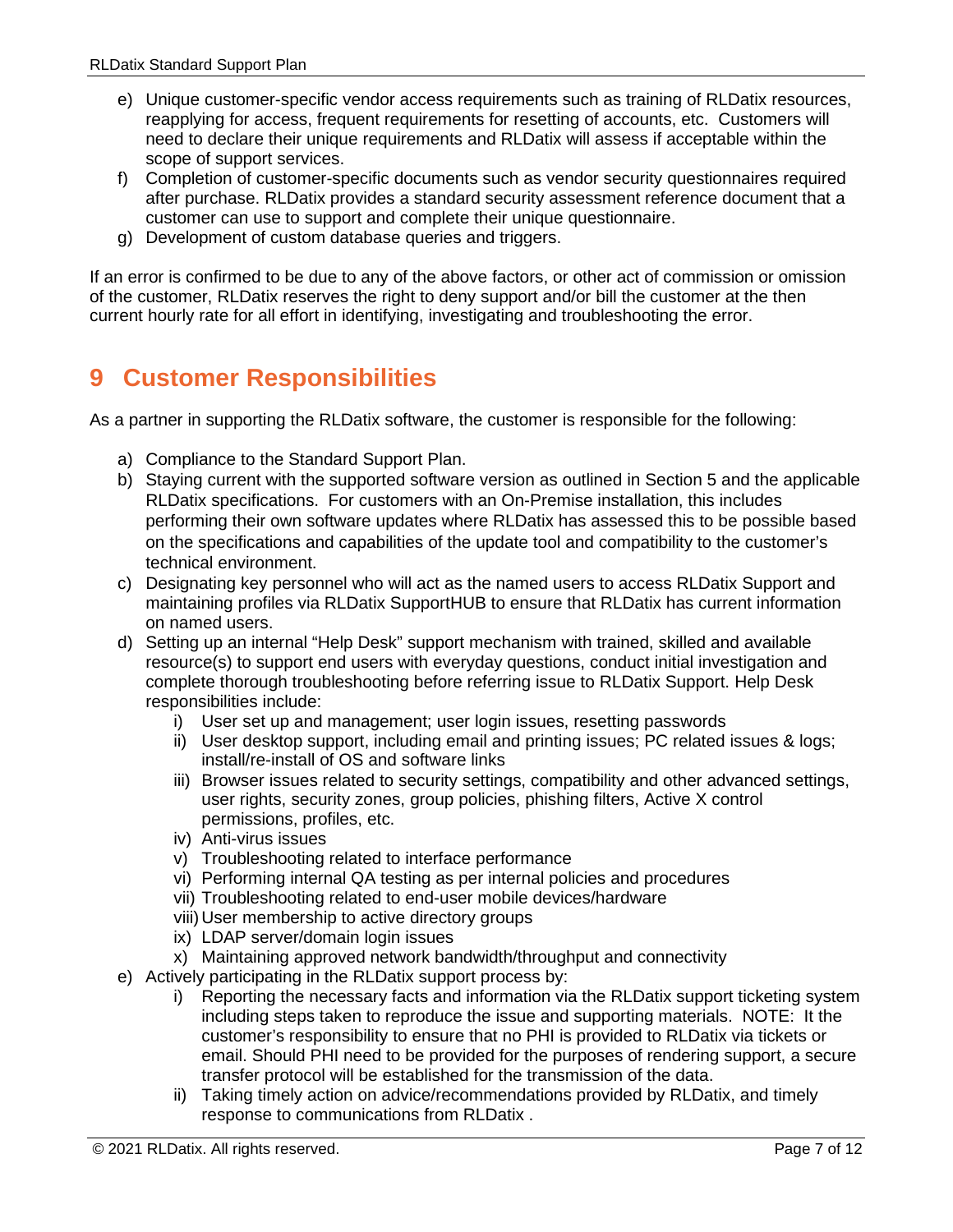- iii) Coordinating internal resources and arranging timely access to the necessary internal business contacts and/or qualified IT contacts with appropriate system rights for further information gathering and joint troubleshooting, when necessary.
- f) Having an established process to provide internal software orientation and training to new hires/replacements, including key roles such as the System Administrator.
- g) Informing RLDatix Support when the customer's local environment and security has been materially compromised so that RLDatix does not risk exposure to viruses and other security issues.
- h) For customers with an On-Premise installation, providing remote access through a secure vendor priviledged access management platform (e.g. SecureLink or comparable alternative) to all environments and necessary systems for the purposes of rendering assistance.
- i) Assuming any associated costs related to unique software/hardware or licensing that is required in the customer's environment. This includes vendor access costs if customer unable to use RLDatix recommended method.
- j) Establishment and compliance to internal change management process to ensure necessary notifications, approvals and tracking occurs to avoid delays in RLDatix performing its duties due to change management oversights.
- k) Arranging, attending and facilitating any meetings/calls between RLDatix and other 3<sup>rd</sup> parties such as other vendors, reporting bodies, etc.

## <span id="page-7-0"></span>**10 Contacting RLDatix Support**

An issue is considered received by RLDatix when it is either:

- Reported by phone to the RLDatix designated support line (verbally or by voice mail) for Severity Level 1 issues only.
- Reported by ticket for Severity level 2-4 issues.

#### <span id="page-7-1"></span>**10.1 Types of Issues**

Customers may contact RLDatix for assistance with any of the following types of issues:

- **Incident:** An error related to software technical functionality which may/may not be due to a defect.
- **Question:** An inquiry on how to use specific features of the software, or how to perform a specific function.
- **Service Request:** A request for assistance related to configuration or services rendered by RLDatix. Depending on the nature of the request, assistance may or may not be within the scope of support services.
- **Update Related Issue:** A question or problem related to the planning, installation or testing of a software update for customers with an On-Premise installation of the RLDatix software.

#### <span id="page-7-2"></span>**10.2 Reproducing Issues**

At the time of contact, the Customer shall describe the nature of the issue and provide sufficient details of the circumstances of its occurrence, at RLDatix's discretion, for RLDatix to be able to reproduce the issue and commence efforts.

RLDatix must be able to reproduce issues in order to resolve them. The Customer agrees to cooperate and work closely with RLDatix to reproduce issues, including conducting diagnostic or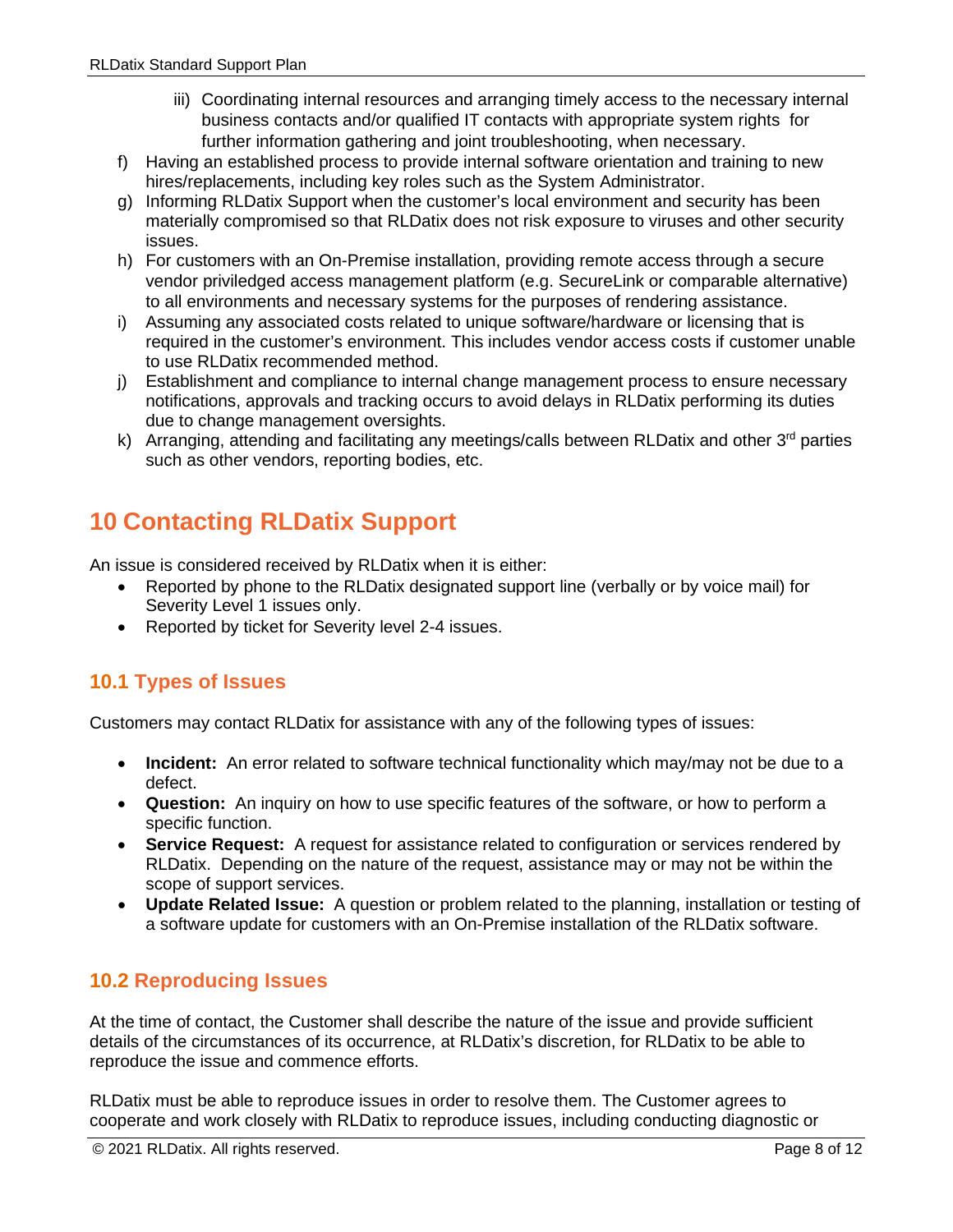troubleshooting activities as reasonably requested and appropriate. The Customer agrees to provide RLDatix with remote access to the software and environments, where necessary, for the purposes of troubleshooting.

#### <span id="page-8-0"></span>**10.3 Hours of Support**

RLDatix Support is available on Business Days, excluding holidays, from 8:30am to 5:30pm. Business Days are defined as Monday to Friday, except for the MEA region, where Business Days are defined as Sunday to Thursday.

#### <span id="page-8-1"></span>**10.4 Contacting by Telephone**

For Severity Level 1 issues only, users are encouraged to phone RLDatix Support. Severity Level 1 issues may also be reported by ticket, if preferred.

Telephone numbers are as follows:

• North America:

|          | RL6:           | 1-888-737-7444 |
|----------|----------------|----------------|
| $\Omega$ | DatixWeb/DCIQ: | 1-800-596-5015 |
| $\cap$   | SRM:           | 1-855-753-2849 |
|          | o Verge:       | 843-628-4168   |
| $\circ$  | PolicyStat:    | 317-644-1296   |
| $\circ$  | PolicyMedical: | 1-888-697-6331 |
|          |                |                |

- UKE: +44 0 20 8971 1946
- $\bullet$  APAC:

| o RMI/DCIQ:                | +61 3 9686 5456 |
|----------------------------|-----------------|
| o RL6 (Australia):         | +1 300 885 675  |
| $\circ$ RL6 (New Zealand): | +0800 885 675   |

• MEA: +966 55 398 9256

Customers may be prompted to leave a voice message on the designated support line if resources are unavailable. A voice message left on the designated support line for Severity Level 1 falls within the service level. Messages are retrieved regularly and will be triaged and processed by the next available support representative in the order in which they were received.

Customers should not leave voice mail messages to RLDatix staff at their personal phone extensions, nor send emails to personal email addresses.

#### <span id="page-8-2"></span>**10.5 Submitting a Ticket**

For Severity Level 2-4 issues, users are required to only contact RLDatix Support by submitting a support ticket via the RLDatix SupportHUB, <https://hub.rldatix.com/> . Each ticket will be assigned a unique tracking number and tickets are automatically routed to the applicable RLDatix Support team for response.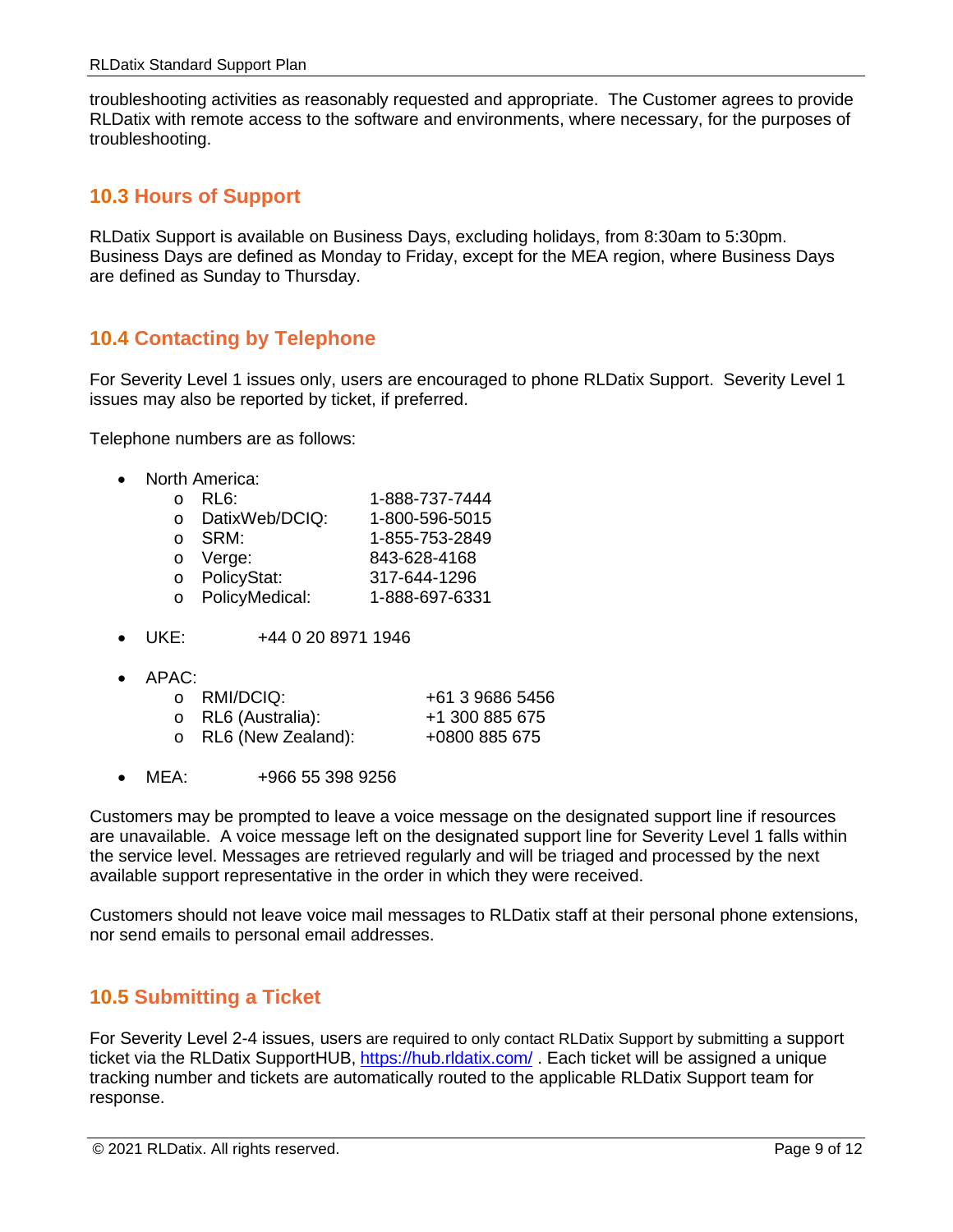The benefits of submitting a ticket are:

- facilitates communication back and forth between the customer and RLDatix support staff while the issue is worked on
- central documentation of the issue, including attachments and subsequent communication within the ticket
- time stamps the ticket and all activities to track status and timeliness of resolution
- allows RLDatix to route the ticket to an available resource
- allows all those interested in the ticket to view the status of the ticket and post notes
- <span id="page-9-0"></span>• ensures that communication is not lost in personal email inboxes and voicemail.

## **11 Service Levels**

RLDatix offers the following service levels and will use commercially reasonable efforts to resolve a reproducible issue in a timely manner.

Actual resolution time will depend on the nature of the ticket and the resolution steps.

A resolution may consist of any of the following:

- Solution to the issue so that the software is functional
- Fix within the permitted scope of support services
- Workaround that achieves end result
- Temporary fix compatible to the version, if deemed possible by RLDatix
- Update of software by customer or RLDatix, depending on type of installation
- Confirmation that the software is performing as designed with no further action by RLDatix
- Instruction to customer if the issue is caused by a condition within the customer's control
- Confirmation of issue and referral to RLDatix Product Team for future release.

| <b>Severity</b>      | <b>Definition</b>                                                                                                                                                                                  | <b>Initial Response Time</b>                                     |
|----------------------|----------------------------------------------------------------------------------------------------------------------------------------------------------------------------------------------------|------------------------------------------------------------------|
| Severity 1           | Production system is inoperable                                                                                                                                                                    | Within 1 business hour of receipt of                             |
| Critical             | affecting all users and/or data<br>integrity is compromised.                                                                                                                                       | reported issue by phone or ticket                                |
| Severity 2<br>High   | Production system is operable with<br>a major component malfunctioning<br>that affects all users.                                                                                                  | Within 1 business day of receipt of<br>reported issue by ticket  |
| Severity 3<br>Medium | Production system is operable with<br>a minor/isolated component<br>malfunctioning that affects a<br>subset of users.                                                                              | Within 3 business days of receipt of<br>reported issue by ticket |
| Severity 4<br>Low    | Production system is operable with<br>a minor/isolated component<br>malfunctioning that affects a single<br>user, or where request is cosmetic,<br>an inquiry, question or request for<br>service. | Within 5 business days of receipt of<br>reported issue by ticket |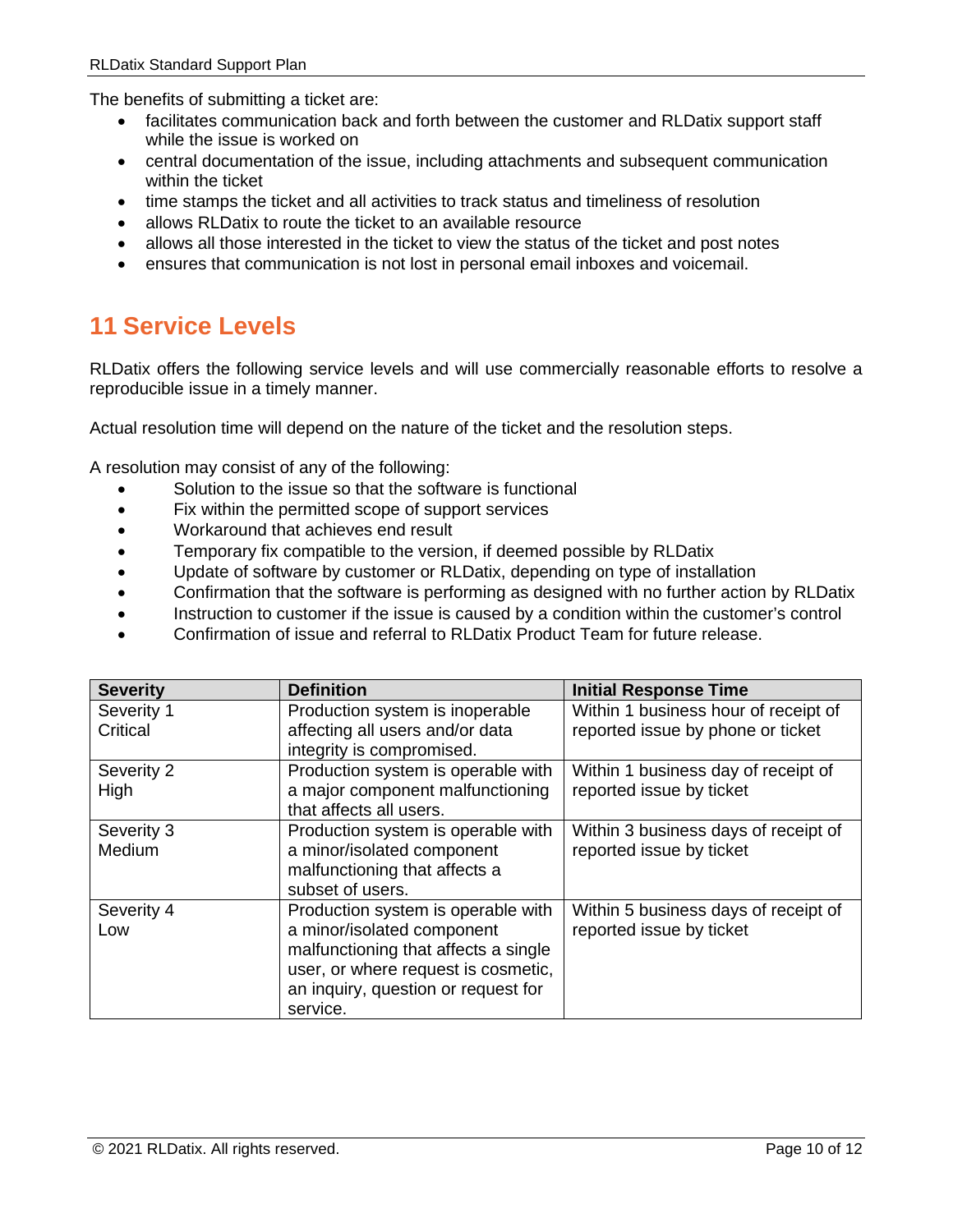## <span id="page-10-0"></span>**12 Product Ideas & Suggestions**

Product ideas and suggestions may be submitted via the RLDatix HUB and are not covered under the Service Levels.

All ideas and suggestions are considered by RLDatix's Product Management team, taking into consideration overall benefit to the software, value to broader customer-base, feasibility of the ideas and costs. RLDatix does not guarantee an individual customer's request for change will be incorporated into the standard product. Communication and response to product ideas and suggestions is via RLDatix HUB.

## <span id="page-10-1"></span>**13 Virtual Environment for On-Premise Installation**

For customers with an On-Premise installation, if issues are detected with the software functionality and confirmed by RLDatix to be related to the virtual environment, it is the customer's responsibility to identify and change the configuration of the virtual environment until the issue is resolved. This may require moving the virtual environment onto a different host, if the existing one is not able to accommodate the necessary changes. RLDatix assumes that the customer has in-house expertise for virtual server administration.

If, despite all reasonable efforts, the software still does not function properly, it is the customer's responsibility to contact the vendor of the virtual software in which the RLDatix product(s) is being hosted for support and help with issue resolution.

RLDatix reserves the right to request that the software be moved to a hardware stand-alone server(s) as a part of the efforts to troubleshoot the software problem. If the issue cannot be reproduced in the hardware stand-alone server(s) configuration and cannot be resolved in the virtual environment, the customer should be prepared to abandon the virtual environment and use the software in the standalone hardware server(s) configuration.

## <span id="page-10-2"></span>**14 Escalation Procedure**

If at any time a customer feels that their support expectations have not been met, the customer may escalate their concern to a manager. Escalation will receive prompt attention and management focus.

If the customer's expectations are still not met, then the concern can be further escalated to a member of the RLDatix Executive Leadership Team.

## <span id="page-10-3"></span>**15 What if My Fees are in Arrears?**

In the event that a customer contacts RLDatix for support and their account is not in good standing, the customer will be directed to the RLDatix Finance team.

RLDatix Finance reserves the right to suspend all services for accounts that are not in good standing. This includes suspension of support services for both technical and non-technical issues, delivery of software fixes/updates, and all other services related to training, consultation, implementation, and Support Plans.